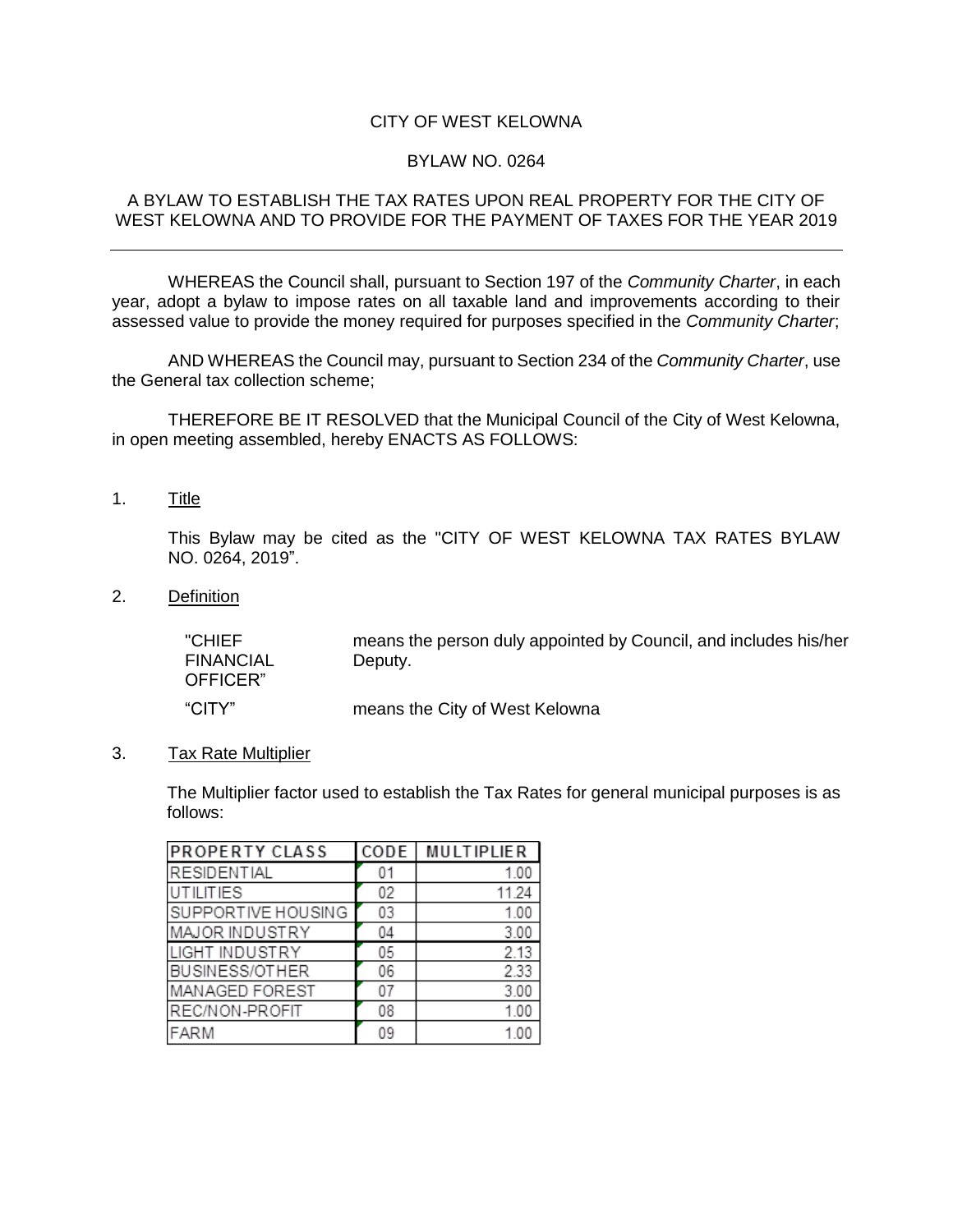# 4. Tax Rates for General Municipal Purposes

Tax rates for all lawful general purposes, as shown in column 'A' of Schedule 'A' attached hereto and forming a part of this Bylaw, are hereby imposed and levied on taxable land and improvements according to their assessed value as shown upon the Real Property Tax Roll for general municipal purposes for the City of West Kelowna for 2019.

# 5. Tax Rates for Regional District of Central Okanagan

Tax rates for the payment of the Regional District of Central Okanagan requisition, excluding tax rates for the S I R requisition under Section 6 as shown in column 'B' of Schedule 'A' attached hereto and forming part of this Bylaw, are hereby imposed and levied on taxable land and improvements according to their assessed value on the basis provided under Section 384 of the *Local Government Act* and as shown upon the Real Property Tax Roll for the City of West Kelowna for 2019.

# 6. Tax Rates for Regional District of Central Okanagan SIR Program

Tax rates for the payment of the Regional District of Central Okanagan requisition for the SIR Program, as shown in column 'C' of Schedule 'A' attached hereto and forming part of this Bylaw, are hereby imposed and levied on taxable land according to their assessed value on the basis provided under Section 384 of the *Local Government Act* and as shown upon the Real Property Tax Roll for the City of West Kelowna for 2019.

### 7. Central Okanagan Regional Hospital District

Tax rates for the payment of the Central Okanagan Regional Hospital District requisition, as shown in column 'D' of Schedule 'A' Page 1 attached hereto and forming part of this Bylaw, are hereby imposed and levied on taxable land and improvements according to their assessed value on the basis provided by Section 26 of the *Hospital District Act* and according to their assessed value as shown upon the Real Property Tax Roll for the City of West Kelowna for 2019.

#### 8. Tax Rates for General Municipal Purposes – Library

Tax rates for all lawful general purposes, as shown in column 'E' of Schedule 'A' attached hereto and forming a part of this Bylaw, are hereby imposed and levied on taxable land and improvements according to their assessed value as shown upon the Real Property Tax Roll for general municipal purposes – Library for the City of West Kelowna for 2019.

#### 9. Tax Rates for General Municipal Purposes – Sanitary Storm Sewer

Tax rates for all lawful general purposes, as shown in column 'F' of Schedule 'A' attached hereto and forming a part of this Bylaw, are hereby imposed and levied on taxable land and improvements according to their assessed value as shown upon the Real Property Tax Roll for general municipal purposes – Sanitary Storm Sewer for the City of West Kelowna for 2019.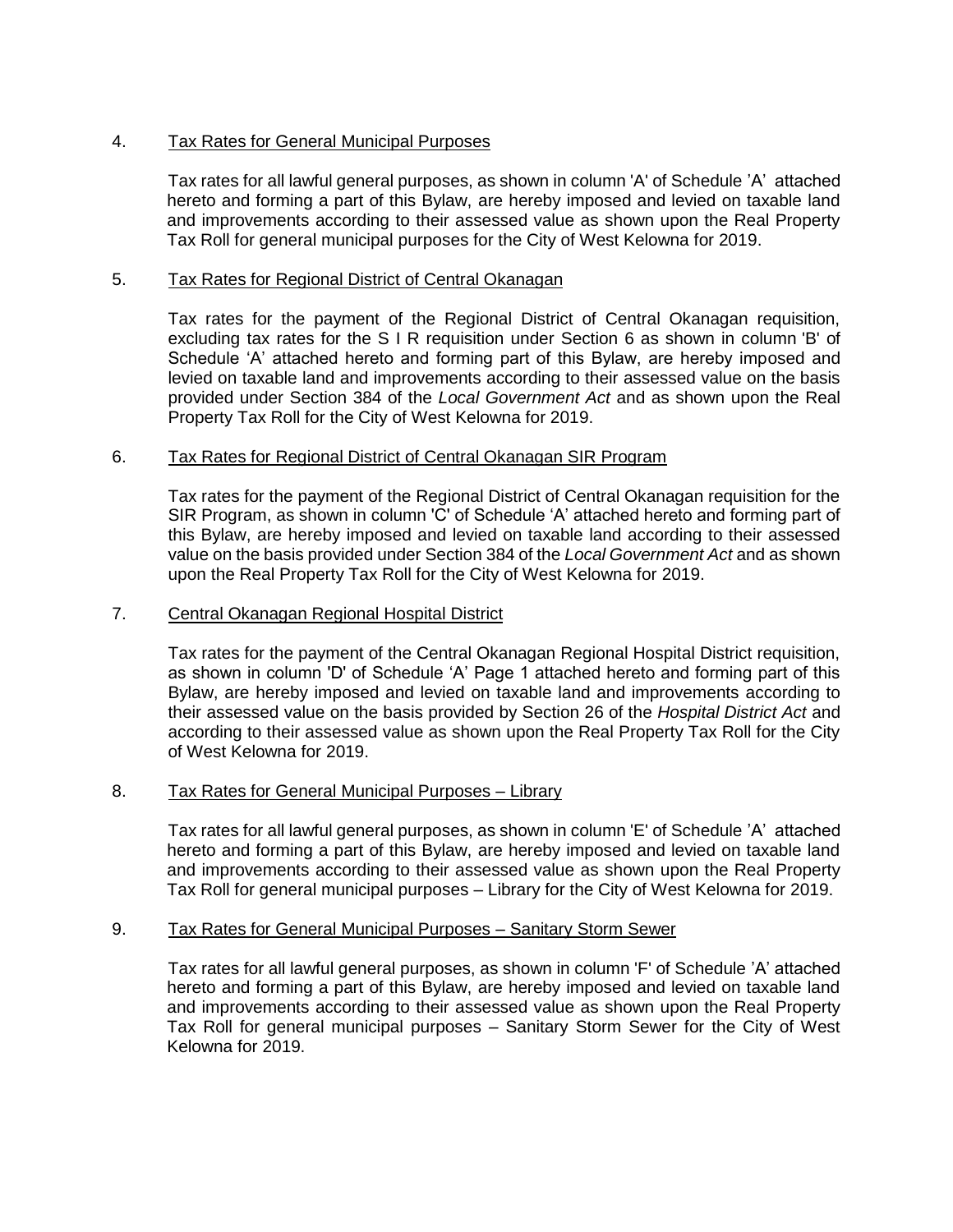### 10. General Tax Collection Scheme

Under section 234(1), of the *Community Charter*, Council may use the General tax collection scheme whereby property taxes for a year are due on July 2 of the year. As July 2 does not fall on a statutory holiday, taxes shall be due on July 2, 2019.

#### 11. Rates and Taxes Payable to the City of West Kelowna

The rates and taxes named under this Bylaw shall be levied, raised and collected for the purposes stated, and shall be payable to the City of West Kelowna at the City Hall.

#### 12. Penalties

Under section 234(2) of the *Community Charter*, the Lieutenant Governor in Council may make regulations establishing penalties and interest that must be applied by municipalities in relation to payments made after the tax due date of July  $3<sup>rd</sup>$  as above. Pursuant to *Municipal Tax Regulation 426/2003, section (3), upon <i>the 3<sup>rd</sup> day* of July, 2019, or as soon thereafter as is practicable, the Chief Financial Officer shall add to the unpaid balance of the current year's taxes, in respect of each parcel of land and the improvements as shown upon the Real Property Tax Roll of the City for 2019, ten (10) percent of the amount unpaid as of 4:30 pm on the  $2<sup>nd</sup>$  day of July, 2019

#### 13. Supplementary Tax Rolls

- 13.1 Upon receipt of a Supplementary Tax Roll from B.C. Assessment, the Chief Financial Officer shall levy taxes in accordance with the rates specified in Schedule 'A' of this Bylaw according to the taxable values as shown on the Supplementary Tax Rolls.
- 13.2 For each Supplementary Tax Roll, the Chief Financial Officer shall add penalties to the unpaid amounts as follows:
	- (a) Where Supplementary Tax Notices are sent before the  $7<sup>th</sup>$  day of June, 2019, penalties shall be added as set out in Section 12 of this Bylaw.
	- (a) Where Supplementary Tax Notices are sent after the  $7<sup>th</sup>$  day of June, 2019; ten (10) percent shall be added on any amount unpaid after 30 (thirty) days.

#### 14. R.D.C.O. Parcel Tax (under collection for other governments)

- (a) Sterile Insect Release Program parcel tax levy for 2019 is \$13,259;
- (b) The Sewer parcel tax levy for 2019 is \$22,281 for Lakeview #605;
- (c) Westside Landfill/Transfer Station parcel tax levy for 2019 is \$444,157;
- (d) Solid Waste and Recycling Program parcel tax levy for 2019 is \$223,383.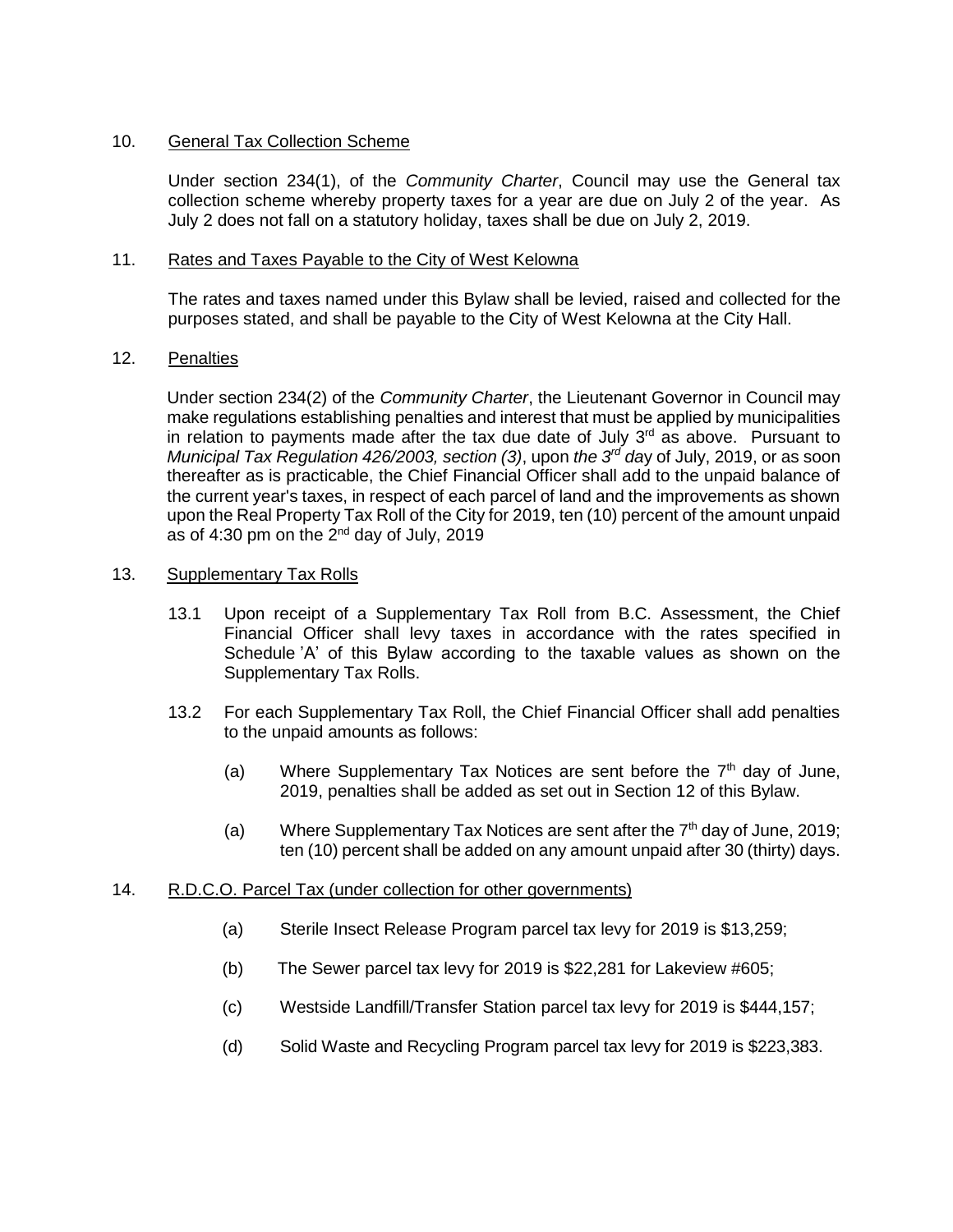READ A FIRST, SECOND AND THIRD TIME THIS 23<sup>RD</sup> DAY OF APRIL, 2019 ADOPTED THIS 14TH DAY OF MAY, 2019

M A Y O R

CITY CLERK